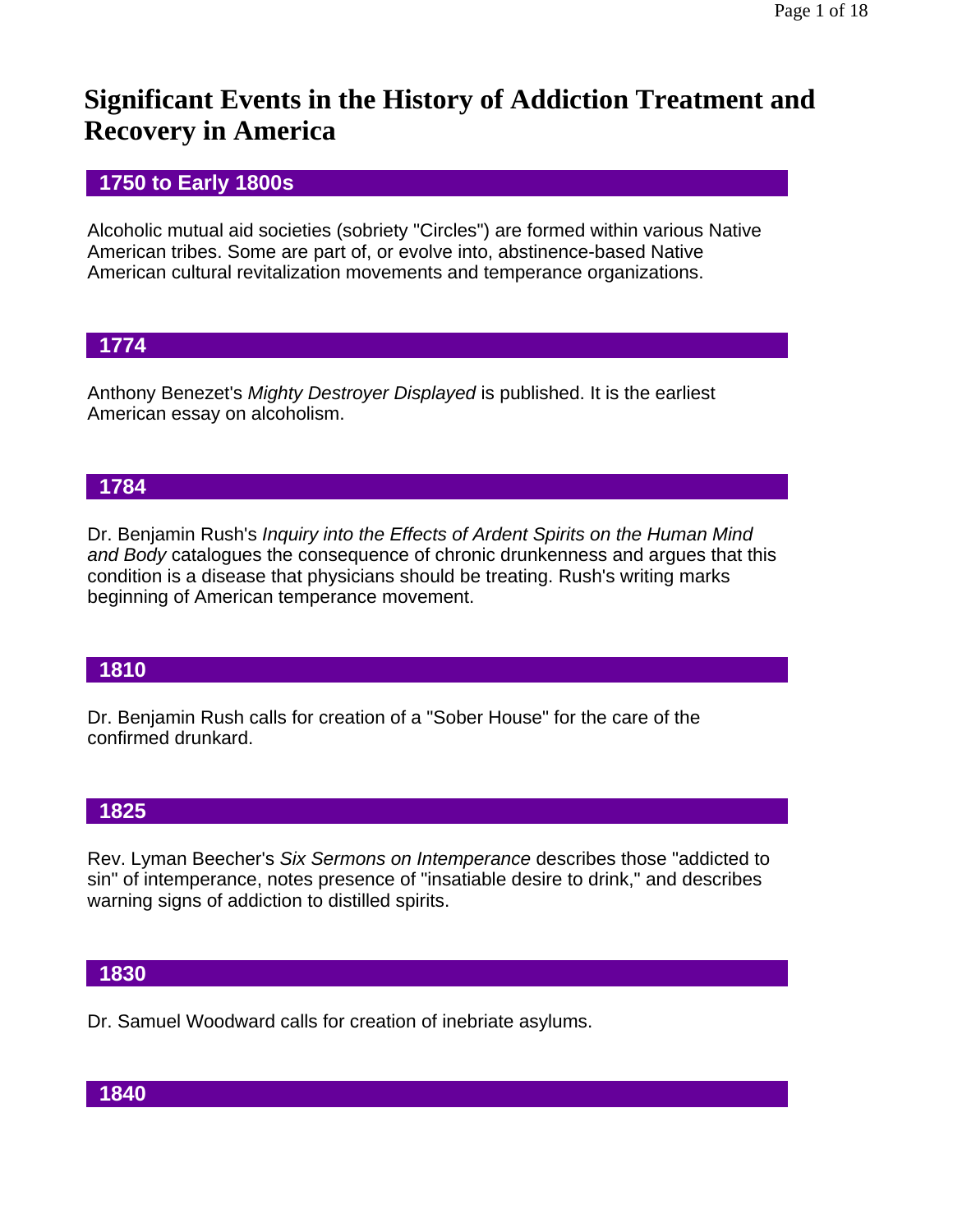The Washingtonian Society, organized by and for "hard cases," will grow to more than 600,000 members before its precipitous decline in the mid 1840s. Many local Washingtonian groups are replaced by a new social institution -- the Fraternal Temperance Society, some of which are organized exclusively for "reforming" men.

### **1844 - 1845**

Lodging Homes and later (1857) a Home for the Fallen are opened in Boston - marking the roots of the 19th century inebriate home. As inebriate homes spread, they will spawn several alcoholic mutual aid societies such as the Godwin Association.

#### **1845**

Frederick Douglass (having earlier acknowledged a period of intemperance in his life) signs a pledge of abstinence and becomes involved in promoting temperance among African American people. His call for abstinence as a foundation of the drive to abolish slavery and prepare Black people for full citizenship anticipated modern Afrocentric models of addiction recovery.

#### **1849**

The Swedish physician Magnus Huss describes a disease resulting from chronic alcohol consumption and christens it *Alcoholismus chronicus*. This marks the introduction of the term *alcoholism*.

#### **1864**

The New York State Inebriate Asylum, the first in the country, is opened in Binghamton, NY. A growing network of inebriate asylums will treat alcoholism and addiction to a growing list of other drugs: opium, morphine, cocaine, chloral, ether, and chloroform.

### **1867**

The opening of the Martha Washington Home in Chicago marks the first institution in America that specialized in the treatment of inebriate women.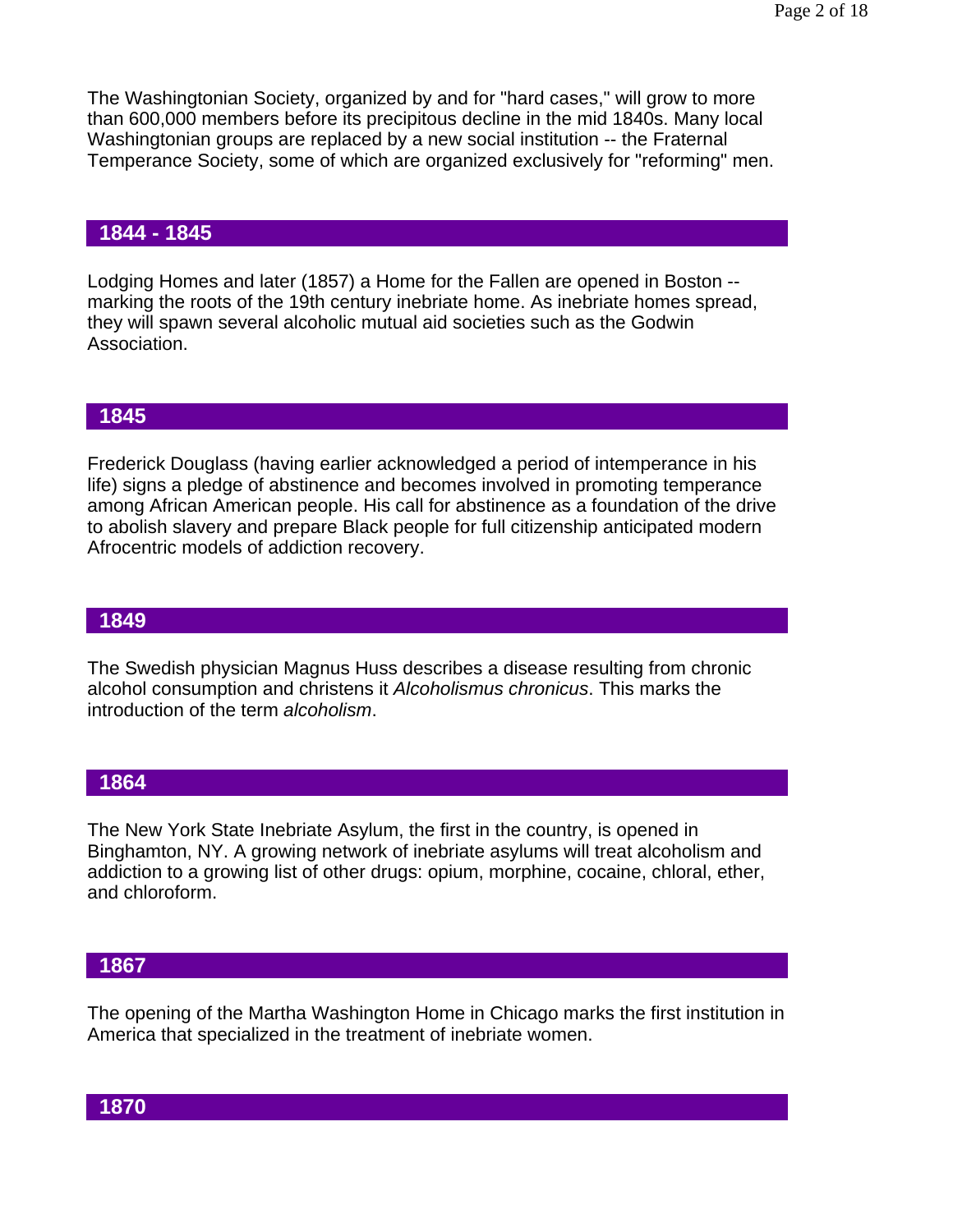The American Association for the Cure of Inebriety founded under the principle "Inebriety is a disease." The Association's *Journal of Inebriety* is published from 1876-1914.

### **1870s**

New alcoholic mutual aid societies - the Ribbon Reform Clubs -- begin in the Northeast and spread throughout the U.S. over the next two decades. They are named for their members' practice of wearing a colored ribbon on their clothing so that they could recognize one another and convey a message of hope about recovery to the larger community.

#### **1872**

Jerry McAuley opens the Water Street Mission in New York City, marking the beginning of the urban mission movement. This movement, spread across America by the Salvation Army, caters its message and services to the "Skid Row." The urban missions will birth such alcoholics mutual aid societies as the United Order of Ex-Boozers. The missions are linked to religiously-oriented, rural inebriate colonies.

#### **1879**

Dr. Leslie Keeley announces that "Drunkenness is a disease and I can cure it." He opens more than 120 Keeley Institutes across the U.S., marking the beginning of franchised, private, for-profit addiction treatment institutes/sanatoria in America

#### **1880s**

Cocaine is recommended by Sigmund Freud and a number of American physicians in the treatment of alcoholism and morphine addiction.

Bottled home cures for the alcohol and drug habits abound; most will be later exposed to contain alcohol, opium, morphine, cocaine and cannabis.

#### **1891 - 1892**

**1900**

Keeley League (a Keeley Institute patient mutual aid society) founded. Keeley League members meet under the banner, "The Law Must Recognize a Leading Fact: Medical Not Penal Treatment Reforms the Drunkard."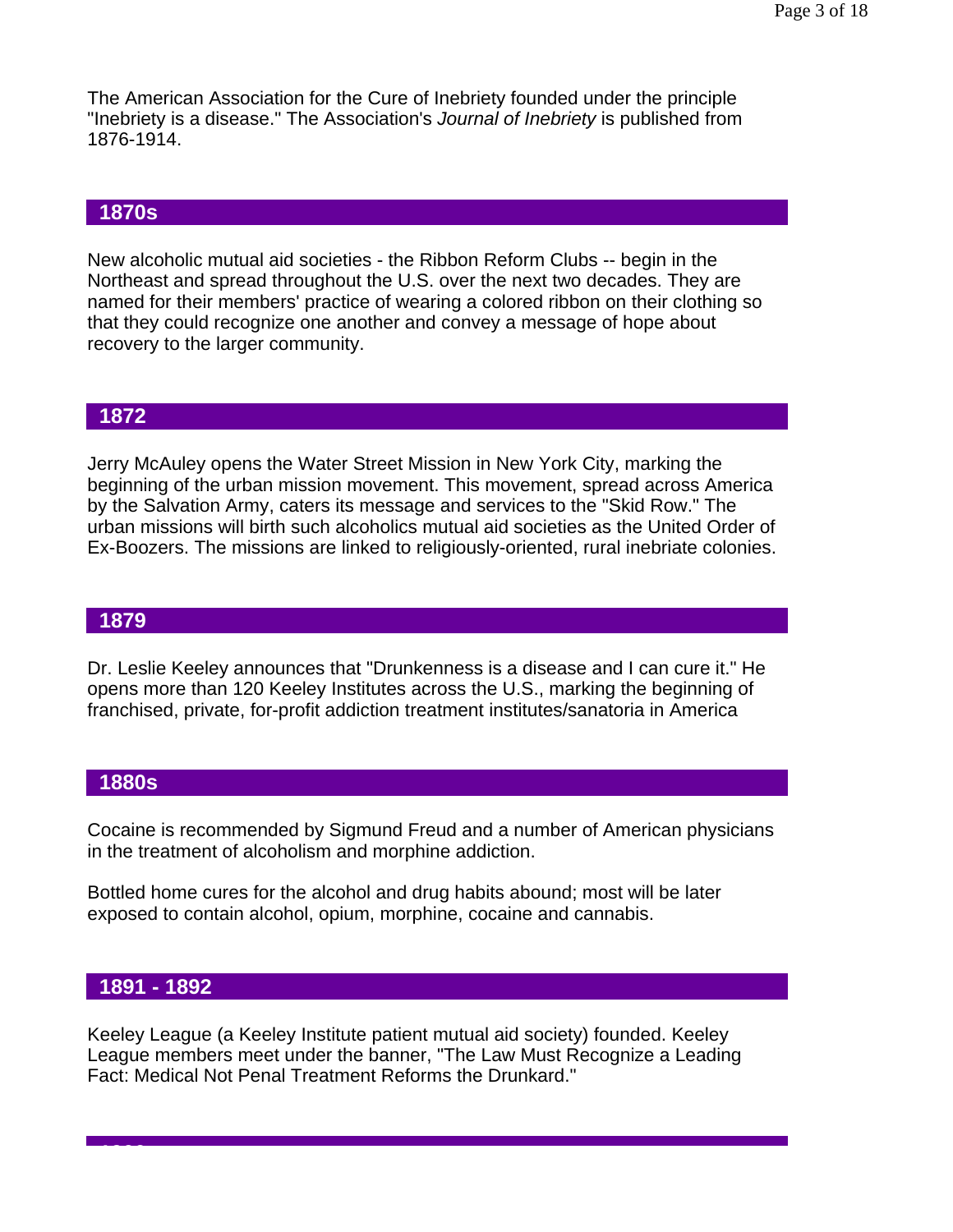As inebriate homes and asylums close, alcoholics are relegated to city "drunk tanks," "cells" in "foul wards" of public hospitals, and the back wards of aging "insane asylums." Wealthy alcoholics/addicts will continue to seek discrete detoxification in private sanatoria know as "jitter joints," "jag farms" or "dip shops."

### **1901**

The Charles B. Towns Hospital for Drug and Alcoholic Addictions in New York City marks the beginning of a new type of private "drying out" hospital for affluent alcoholics and addicts.

#### **1906**

The Emmanuel Clinic in Boston begins the practice of lay therapy in the treatment of alcoholism. The Clinic will generate a number of noted lay therapists (Baylor, Chambers, Peabody) who will exert enormous influence on alcoholism treatment for several decades. The Jacoby Club serves as the Clinic's mutual aid society.

### **1907-1913**

First of two waves of state laws is passed calling for the mandatory sterilization of "defectives": the mentally ill, the developmentally disabled, and alcoholics and addicts.

#### **1914**

The Harrison Tax Act brings opiates and cocaine under federal control and places physicians as the gatekeepers for access to these drugs.

#### **1919**

A Supreme Court decision (*Webb v. the United States*) declares that for a physician to maintain an addict on his or her customary dose is not in "good faith" medical practice under the Harrison Act and thus an indictable offense. Some 25,000 physicians are indicted for violations of this act between 1919 and 1935.

### **1919 - 1924**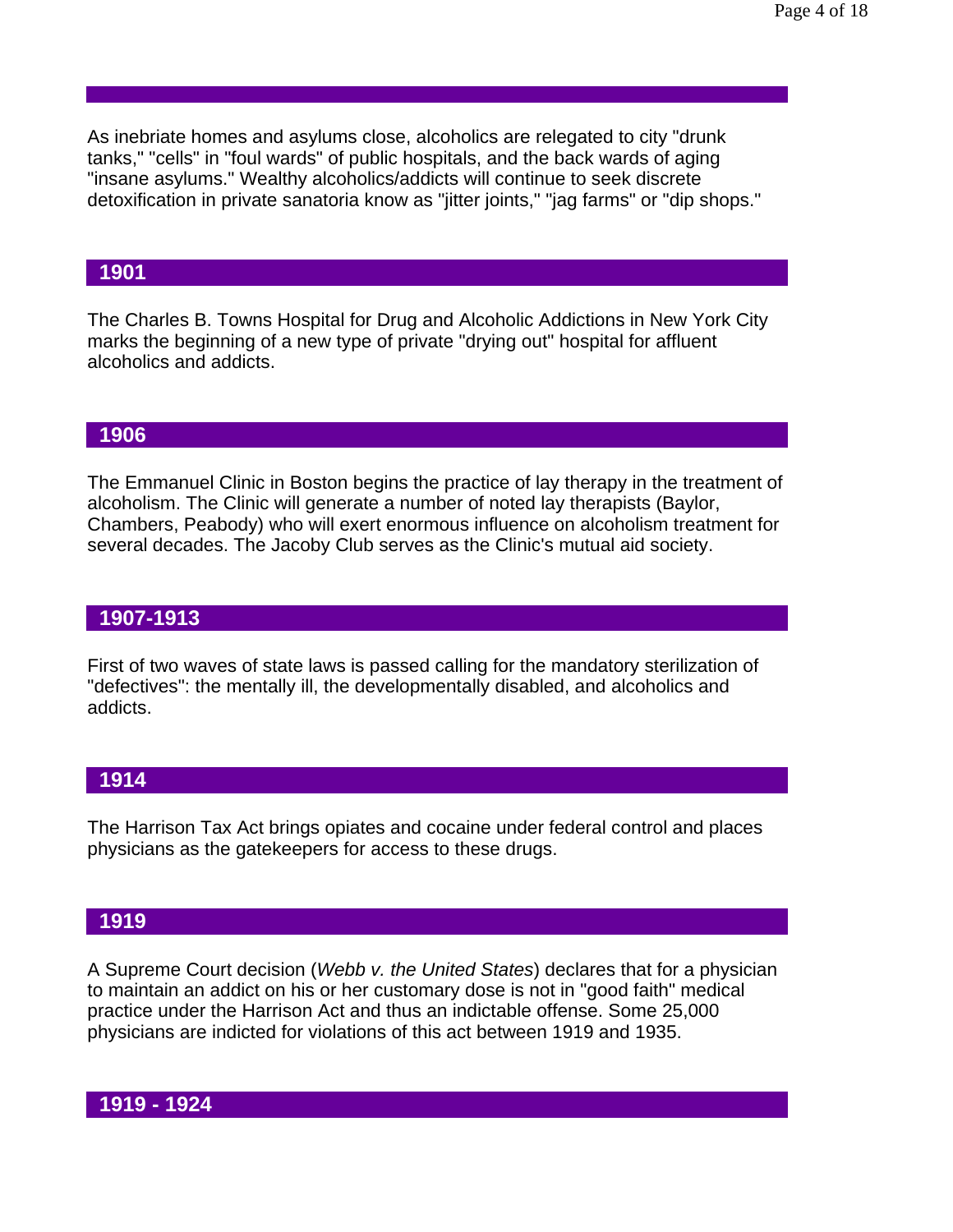Forty-four communities establish morphine maintenance clinics (run by public health departments or police departments) to care for incurable and medically infirm addicts. All eventually close under threat of federal indictment. Treatment for narcotic addiction virtually disappears for all but the most affluent Americans.

#### **1920s**

Most inebriate homes, inebriate asylums and private addiction cure institutes collapse between 1910 and 1925. The *Journal of Inebriety* ceases publication in 1914 and its parent association collapses in the early 1920s.

#### **1935**

The opening of Shadel Sanatorium marks the introduction of aversive conditioning in an institutional alcoholism treatment setting.

The first federal "narcotics farm" (U.S. Public Health Prison Hospital) opens in Lexington, Kentucky. The second facility opens in Fort Worth, Texas in 1938. This marks the beginning of federal involvement in addiction research and addiction treatment.

The meeting of Bill W. and Dr. Bob S. (and Dr. Bob's last drink) mark the beginning of Alcoholics Anonymous (AA).

## **1937**

The Research Council on Problems of Alcohol brings prominent scientists into the study of alcohol-related problems.

#### **1939**

The book, *Alcoholics Anonymous*, is published.

#### **1940**

(June) The first issue of the *Quarterly Journal of Studies on Alcohol* is published.

#### **1940 - 1945**

Recovered alcoholics in AA are recruited at Remington Arms, DuPont, Kaiser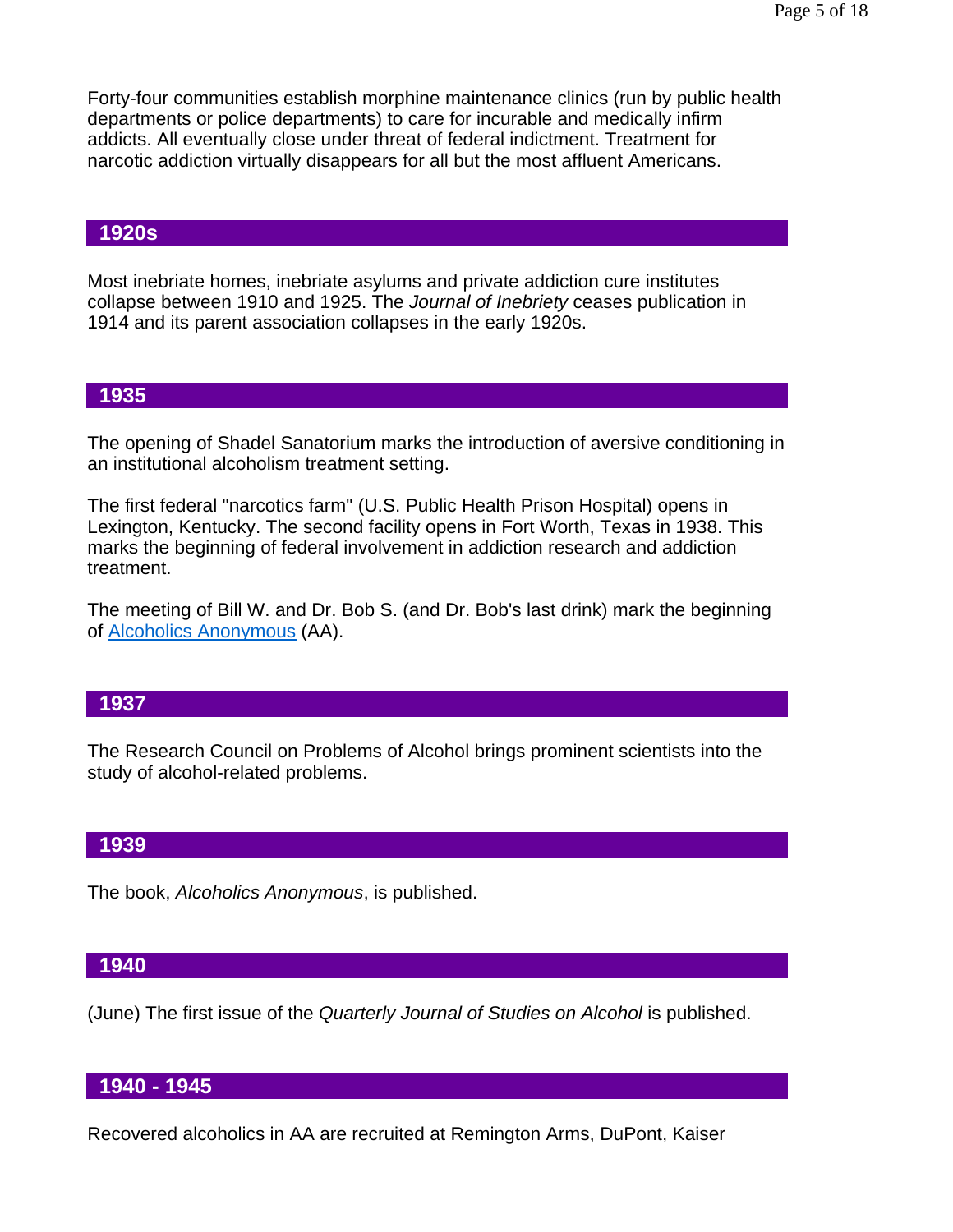Shipyards, and North American Aviation to work in the first modern industrial alcoholism programs -- forerunners of today's employee assistance programs (EAPS).

# **1941**

A *Saturday Evening Post* article on AA sparks a period of dramatic growth and geographical dispersion of AA.

### **1942**

Dwight Anderson of the Research Council on Problems of Alcohol calls for sustained campaign of public education to alter American's view of alcoholism and the alcoholic.

### **1943**

Yale Center of Alcohol studies initiates a significant research program, the Summer School of Alcohol Studies, the Yale Plan Outpatient Clinics, and the Yale Plan for Business and Industry. The Center will move to Rutgers in 1962.

### **1944**

Marty Mann founds the National Committee for Education on Alcoholism (today the National Council on Alcoholism and Drug Dependence) around the following propositions:

- *1. Alcoholism is a disease.*
- *2. The alcoholic, therefore, is a sick person.*
- *3. The alcoholic can be helped.*
- *4. The alcoholic is worth helping.*
- *5. Alcoholism is our No. 4 public health problem, and our public responsibility.*

Mann calls for a five-prong approach to be achieved by local NCEA affiliates:

- *1. Launching local public education campaigns on alcoholism.*
- *2. Encouraging hospitals to admit alcoholics for acute detoxification.*
- *3. Establishing local alcohol information centers.*
- *4. Establishing local clinics for the diagnosis and treatment of alcoholism.*
- *5. Establishing "rest centers" for the long-term care of alcoholics.*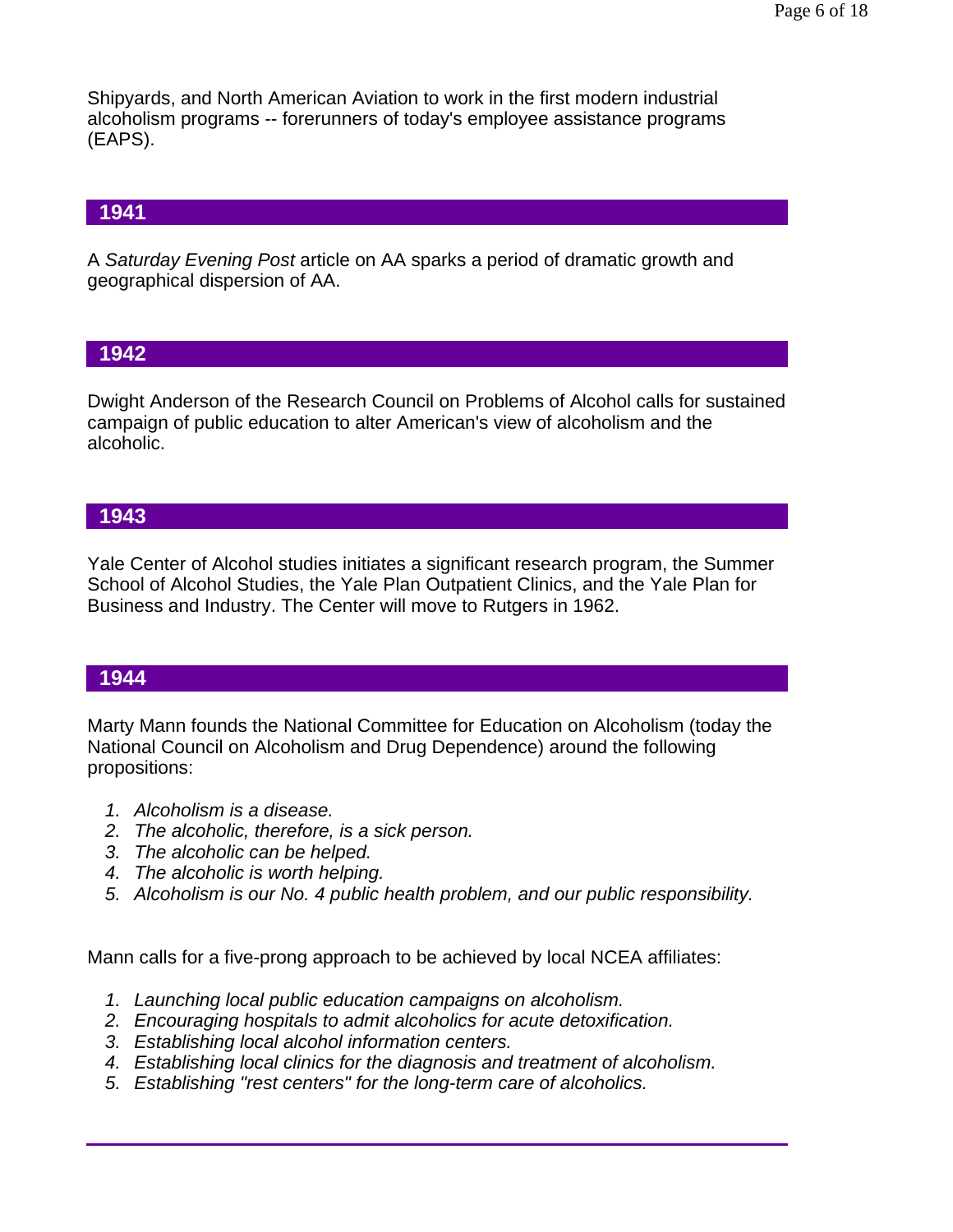The first state alcoholism commissions are founded. They support fledgling efforts at local community education and treatment.

### **1944 - 1947**

A new body of alcoholism-themed literature is published: *The Lost Weekend* (1944), *September Remembers* (1945), *Breakdown* (1946), *Devil by the Tail* (1947), *If a Man be Mad* (1947), and *Under the Volcano* (1947).

#### **1947**

An Addicts Anonymous group begins meeting at U.S. Public Health Hospital in Lexington, Kentucky. Meetings begin outside the institution in New York City under the name Narcotics Anonymous (NA) in 1949 but dissipate over time. The roots of today's NA can be traced to groups that began in California in 1953.

International Doctors in AA founded.

#### **1948**

Alcoholics Victorious is founded within the Chicago Christian Industrial League and spreads as a Christian, recovery support group within many of the nation's urban missions.

### **1948 - 1950**

The "Minnesota Model" of chemical dependency treatment emerges in the synergy between three institutions: Pioneer House, Hazelden, and Willmar State Hospital.

Disulfram (Antabuse) introduced as an adjunct in the treatment of alcoholism in the U.S. Other drugs used in the treatment of alcoholism during this period include barbiturates, amphetamines (Benzedrine), and LSD.

#### **1950**

The Twelve Traditions are formally adopted to govern the group life of AA.

The National Institute of Mental Health establishes a special division on alcoholism.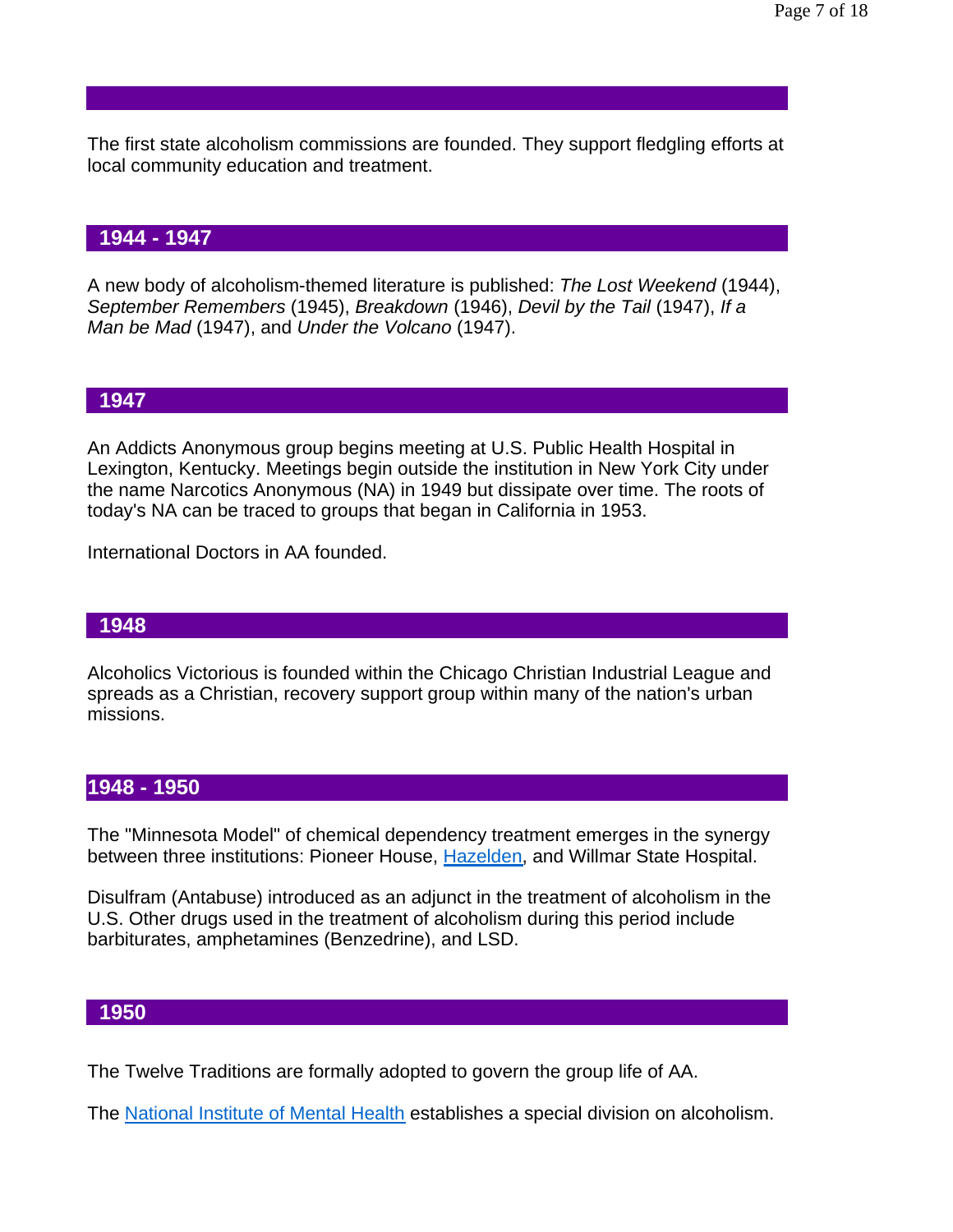Marty Mann's *Primer on Alcoholism* is published.

American Medical Association (AMA) resolves to create a special committee to develop a program for "medicine's aggressive participation in the work of solving the problems of alcoholism."

## **Early 1950s**

AA membership surpasses 90,000 as America (and Hollywood) becomes interested in the subject of alcoholism. Cinema portrayal of alcoholism includes such noted films as *Lost Weekend*, *Days of Wine and Roses*, and *Come Back, Little Sheba*.

### **1950s**

The halfway house movement culminates in the founding (1958) of the Association of Halfway House Alcoholism Programs of North America.

## **1951**

Lois W. and Anne B. start a Clearing House for the growing number of Family Groups that have grown in tandem with AA through the 1940s. The opening of the Clearing House marks the formal organization of these groups into Al-Anon Family Groups.

### **1952**

American Medical Association first defines alcoholism.

R. Brinkley Smithers establishes the Christopher D. Smithers Foundation, a charitable organization that focuses its primary mission on the support of alcoholism education and treatment efforts. This focus followed Smithers' own recovery from alcoholism and his participation in the Yale Summer School of Alcohol Studies. By the mid-1990s, the Foundation and the Smithers family had donated more than \$37 million to support alcoholism-related projects.

### **1954**

Ruth Fox, MD establishes the New York City Medical Society on Alcoholism, today known as the American Society of Addiction Medicine (ASAM). The Minnesota State Civil Service Commission becomes the first such body in the United States to approve a state job classification position for "Counselor on Alcoholism."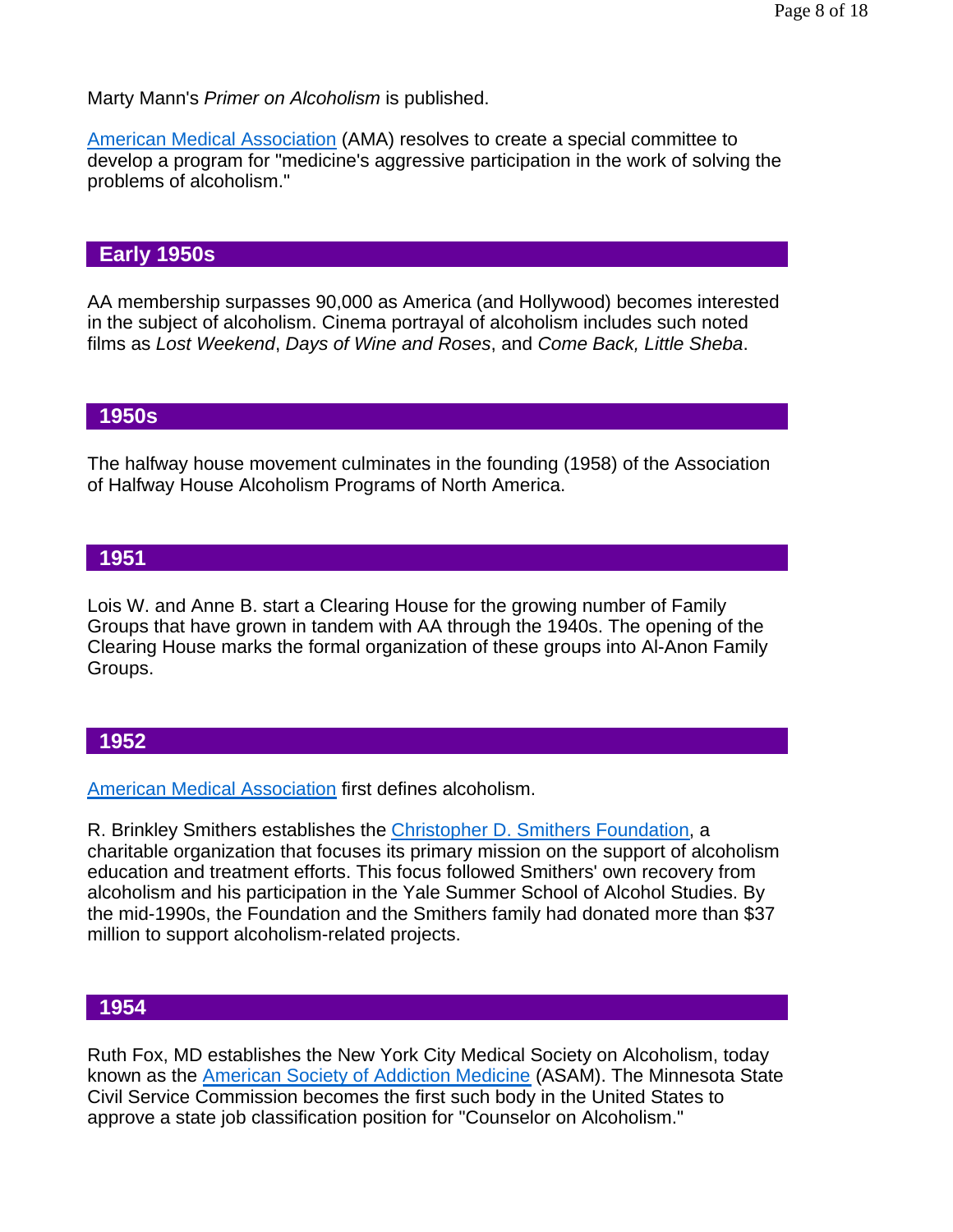The American Medical Association stops short of declaring alcoholism a disease but does recognize alcoholics as legitimate patients: "Hospitals should be urged to consider admission of such patients with a diagnosis of alcoholism based upon the condition of the individual patient, rather than a general objection to all such patients."

### **1957**

The Veteran's Health Administration begins developing alcoholism treatment units within its national network of VA hospitals.

American Hospital Association passes resolution to help prevent discrimination against alcoholics. Fordham University School of Social Services offers first full university course on alcoholism for credit.

#### **1958**

The first ex-addict-directed therapeutic community - Synanon -- is founded by Charles Dederich. It will be widely replicated in the 1960s and 1970s.

#### **1960**

E.M. Jellinek publishes *The Disease Concept of Alcoholism*.

### **Early 1960s**

Several states initiate civil commitment programs for narcotic addicts.

#### **1961**

American Bar Association/American Medical Association (ABA/AMA) Report, *Drug Addiction: Crime or Disease?*, calls for community-based treatment programs.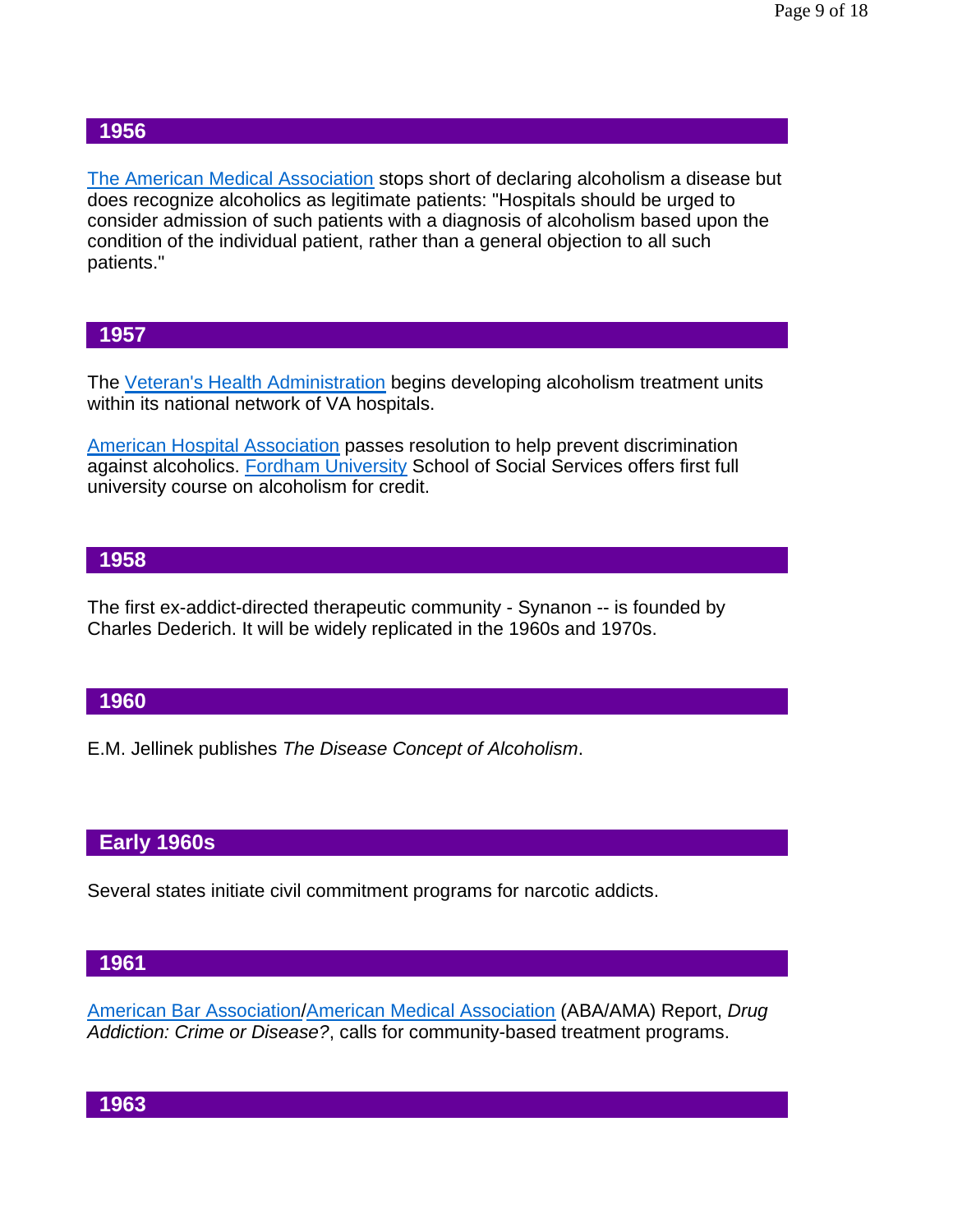American Public Health Association adopts an official statement on alcoholism, identifying it as a treatable illness.

### **1963 - 1966**

Provision for local alcoholism and addiction counseling are included in federal legislation funding the development of local comprehensive community mental health centers, anti-poverty programs, and criminal justice diversion programs. Such federal funding increases throughout the 1960s.

As alcoholism programs spread, there is a heated debate over the question of who is qualified to treat the alcoholic. Tensions abound between "paraprofessional" recovering alcoholics and psychiatrists, psychologists and social workers within newly-emerging alcoholism treatment programs.

### **1964**

Dr. Vincent Dole, an endocrinologist, and Dr. Marie Nyswander, a psychiatrist specializing in addiction, introduce methadone blockade therapy in the treatment of narcotic addiction.

#### **1964 - 1975**

The insurance industry begins to reimburse the treatment of alcoholism on par with the treatment of other illnesses. This leads to a dramatic expansion in private and hospital-based inpatient treatment programs.

### **1965**

American Psychiatric Association urges its members to learn about alcoholism and urges that health insurance plans cover alcoholism treatment.

#### **1966**

Two federal Appeals Court decisions support the disease concept of alcoholism. President Johnson appoints first National Advisory Committee on Alcoholism and becomes the first President to address the country about alcoholism. He proclaims: "The alcoholic suffers from a disease which will yield eventually to scientific research and adequate treatment."

The National Center for the Prevention and Control of Alcoholism is created within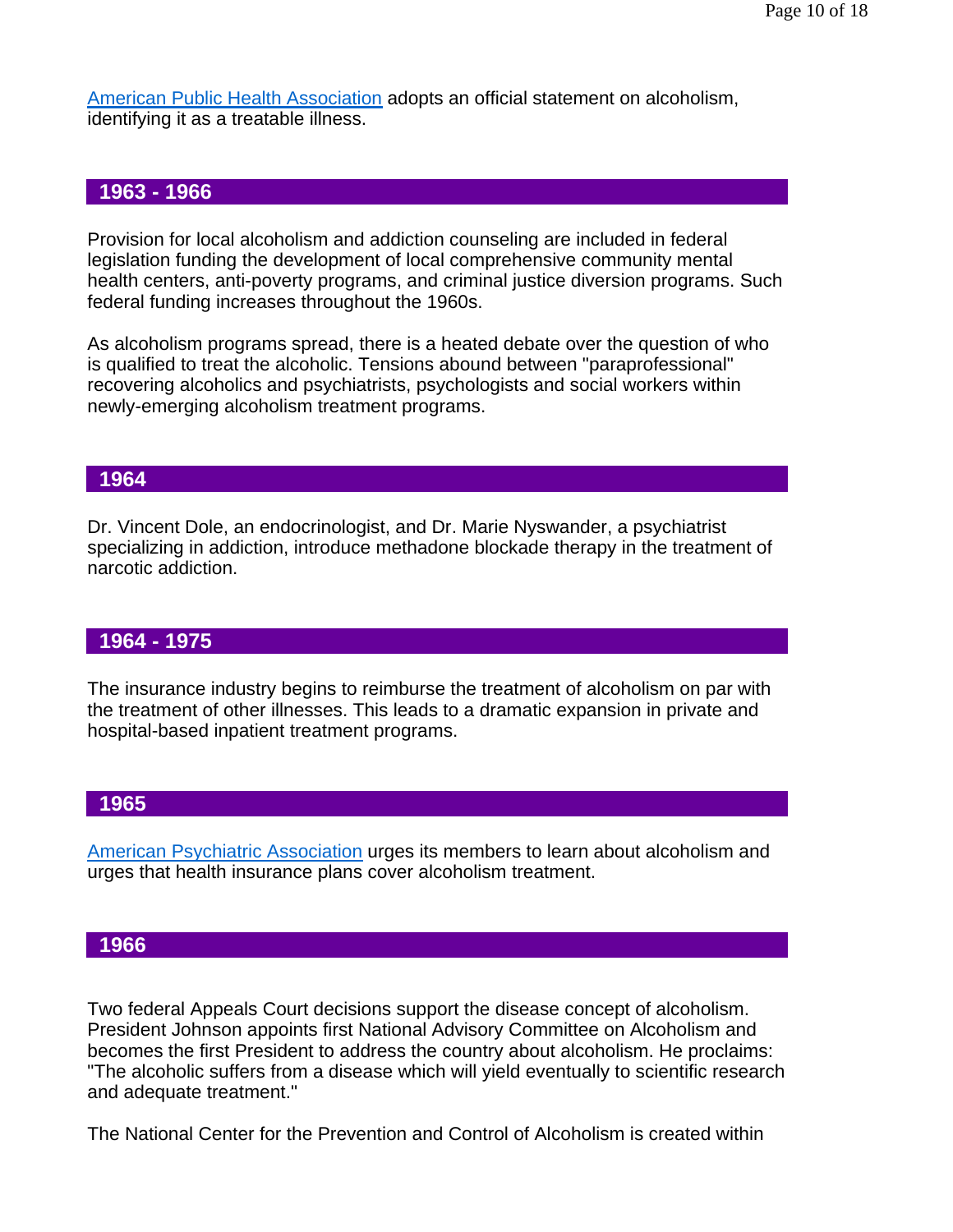the National Institute on Mental Health.

The Narcotic Addict Rehabilitation Act (NARA) marks a milestone of increased federal involvement in supporting development of local addiction treatment services.

### **1967**

The Cooperative Commission on the Study of Alcoholism releases its report, *Alcohol Problems: A Report to the Nation*. The Report calls for a national action plan, including the establishment of a national center on alcoholism to lead a national effort in alcoholism research, education, and treatment.

The American Medical Association passes resolution identifying alcoholism as a "complex" disease and a "disease that merits the serious concern of all members of the health professions."

The New York Medical Society alters its mission to become the American Society on Addiction Medicine.

### **1967 - 1971**

Special alcoholism counseling/treatment initiatives begin within all major branches of the U.S. Armed Forces.

### **1968**

Federal Advisory Committee on Traffic Safety acknowledges substantial role alcohol plays in car crashes. Federal agencies in the early 1970s, through the Alcohol Safety Action Program, will promote new impaired driving laws and the rise of remedial education and assessment/referral/treatment services for those arrested for alcohol-impaired driving.

# **1970**

Congress passes the "Comprehensive Alcohol Abuse and Alcoholism Prevention Treatment and Rehabilitation Act," known as the Hughes Act for its sponsor in the Senate, Harold E. Hughes. The legislation establishes the National Institute on Alcohol Abuse and Alcoholism (NIAAA). Those testifying in support of the legislation include Marty Mann of NCA and Bill Wilson, Co-founder of AA.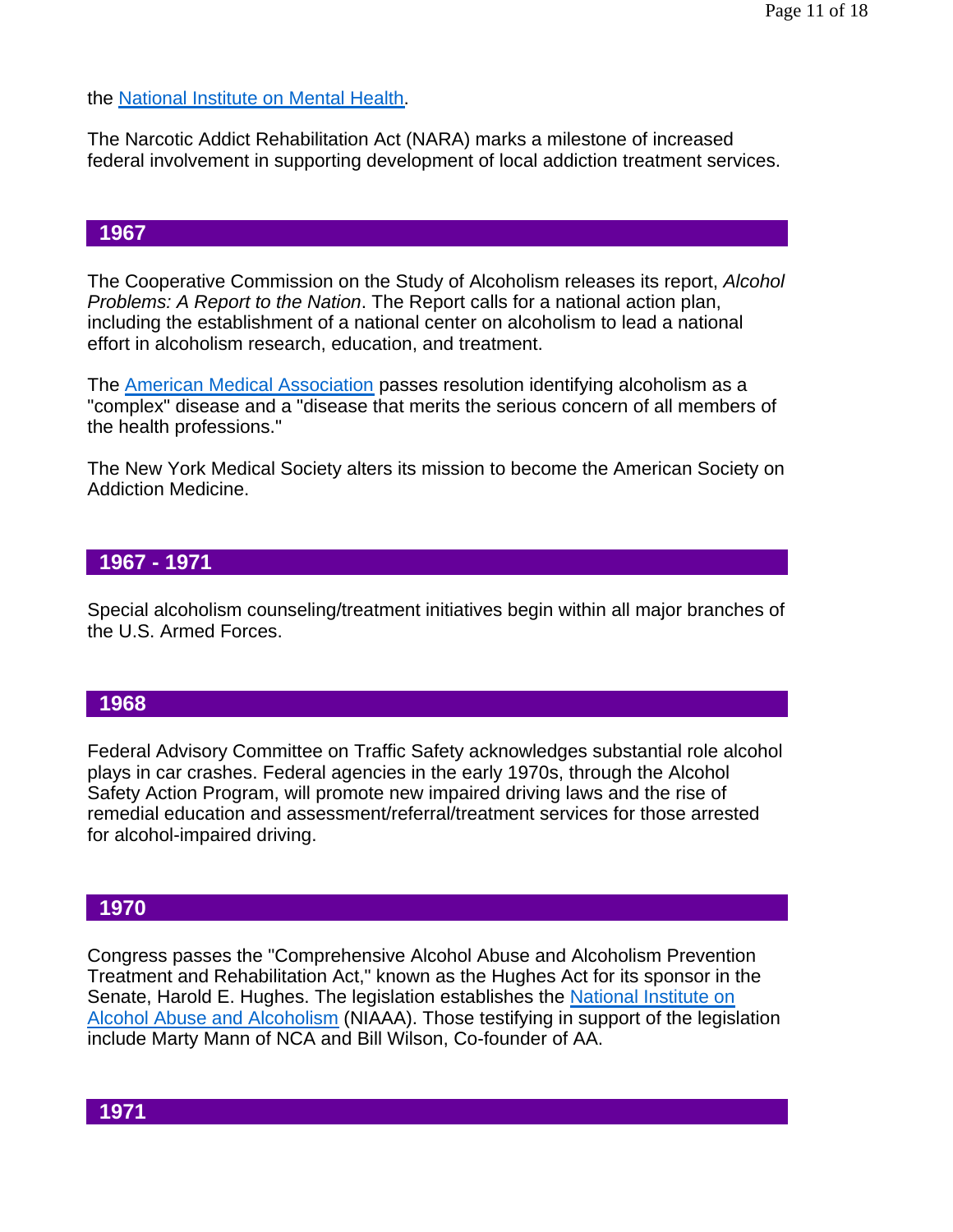The *American Journal of Psychiatry* and the *Annals of Internal Medicine* publish the "Criteria for the Diagnosis of Alcoholism."

The National States Conference of Commissioners on Uniform States Laws adopts the Uniform Alcoholism and Intoxication Act. This leads to the progressive decriminalization of public intoxication and the emergence of social setting detoxification centers across the United States.

The Association of Labor-Management Administrators and Consultants on Alcoholism, now known as the Employee Assistance Professionals Association, meets for the first time.

The American College of Internal Medicine includes alcoholism questions on the board examinations.

### **1972**

The Joint Commission on Accreditation of Hospitals develops accreditation standards for alcoholism treatment programs.

*The Alcoholism Report*, the first newsletter devoted exclusively to the field of alcoholism, begins publication.

The National Association of Alcoholism Counselors and Trainers is founded at a meeting of Organization for Economic Opportunity regional alcoholism programs. It will evolve into the National Association of Alcoholism and Drug Abuse Counselors (NAADAC).

The Food and Drug Administration approves use of methadone for treating heroin addiction.

The Drug Abuse Treatment Act of 1972 creates the Special Action Office for Drug Abuse Prevention that will lay the groundwork for the creation of the National Institute on Drug Abuse in 1974.

TASC (Treatment Alternatives to Street Crime) is created by the Drug Abuse and Treatment Act to screen addicts in the criminal justice system and then to link and manage their involvement in treatment services.

### **1973**

U.S. investigators first describe fetal alcohol syndrome (FAS), a pattern of birth defects observed in children born to alcoholic mothers.

Vernon Johnson's book, *I'll Quit Tomorrow*, introduces intervention technologies that will be widely used to reach alcoholics and addicts before they "hit bottom."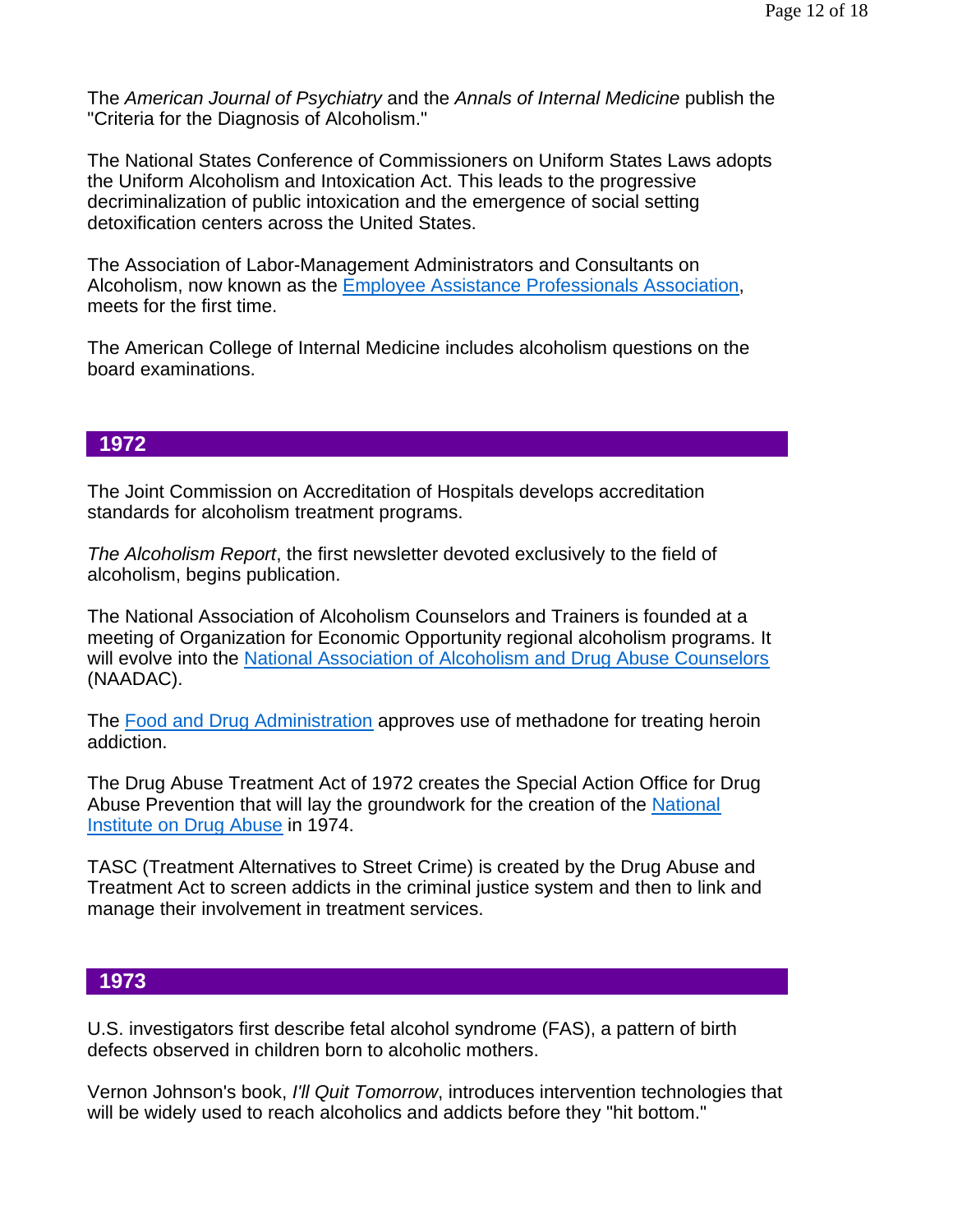The first of a series of studies on credentialing of counselors working in alcohol and drug treatment programs marks the beginning of a sustained process of certification and licensure of addiction counselors.

### **Mid 1970s**

Arguments rage over whether alcoholism and "drug abuse" treatment (which have been separate fields for most of the 20th century) should be administratively and clinically merged. Such integration will become widespread at the state and local (but not the national) levels during the 1980s.

### **1975**

The *Federal White Paper on Drug Abuse* recommends expanded federal support for addiction treatment.

Women for Sobriety is founded by Dr. Jean Kirkpatrick.

#### **1976**

NCA conducts Operation Understanding, a news conference in Washington, DC where 52 prominent individuals publicly acknowledge their recovery from alcoholism.

### **1978**

First Lady Betty Ford speaks to the nation about entering recovery from addiction to alcohol and other drugs

#### **1980**

**1981**

President Carter appoints the National Commission on Alcoholism and Other Alcohol Related Problems chaired by Senator Harold Hughes. It only meets once.

Mothers Against Drunk Driving, a powerful grassroots advocacy group, is formed.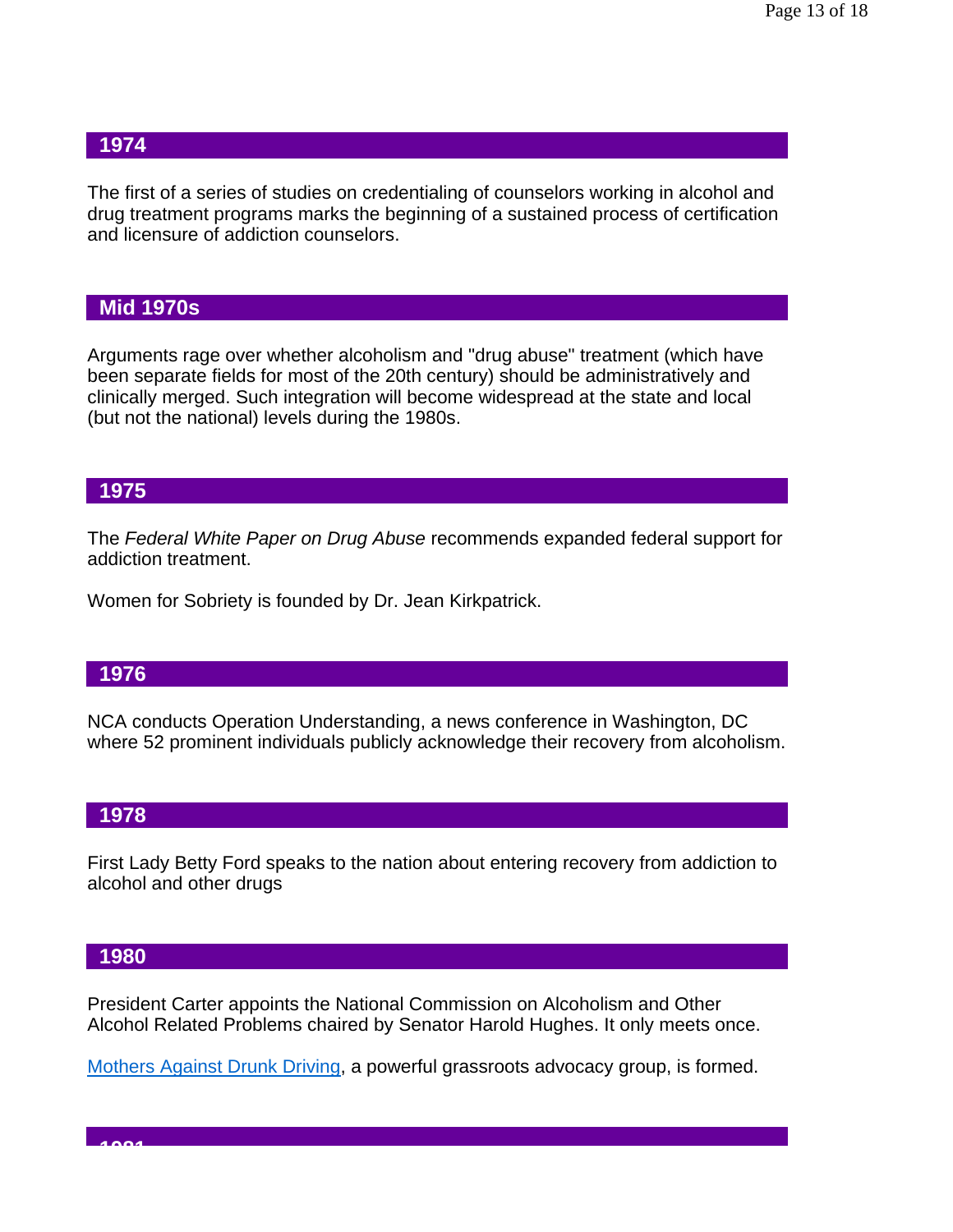The U.S. Postal Service issues a first-class stamp imprinted with "Alcoholism. You can beat it!"

Nancy Reagan's "Just Say No" anti-drug campaign is launched within a broader "zero tolerance" campaign that will reduce federal support for treatment and mark the beginning of the dramatic rise in the number of drug users incarcerated. The growth of addicted offenders in the 1980s will lead to the demand for drug courts and in-prison treatment in the 1990s.

#### **1982**

The federal Block Grant Program transfers responsibility for the delivery of treatment and prevention services to the states.

Former First Lady Betty Ford lends her name to a treatment center for alcoholism and other drug addictions.

Cocaine Anonymous is founded.

#### **1982 - 1992**

The number of women-only treatment units triple as **NIAAA** and NIDA focus attention on the special needs of addicted women.

#### **1983**

First certification exam for addiction medicine specialty is offered in California.

National Association for Children of Alcoholics is founded.

#### **1984**

The National Minimum Drinking Age Act requires all states to make purchase or public possession of alcoholic beverages illegal for anyone under the age of 21 or lose federal funding for highways. This reflects a growing concern about the lowered age of alcohol use.

#### **1985**

Time magazine heralds the "new temperance" movement.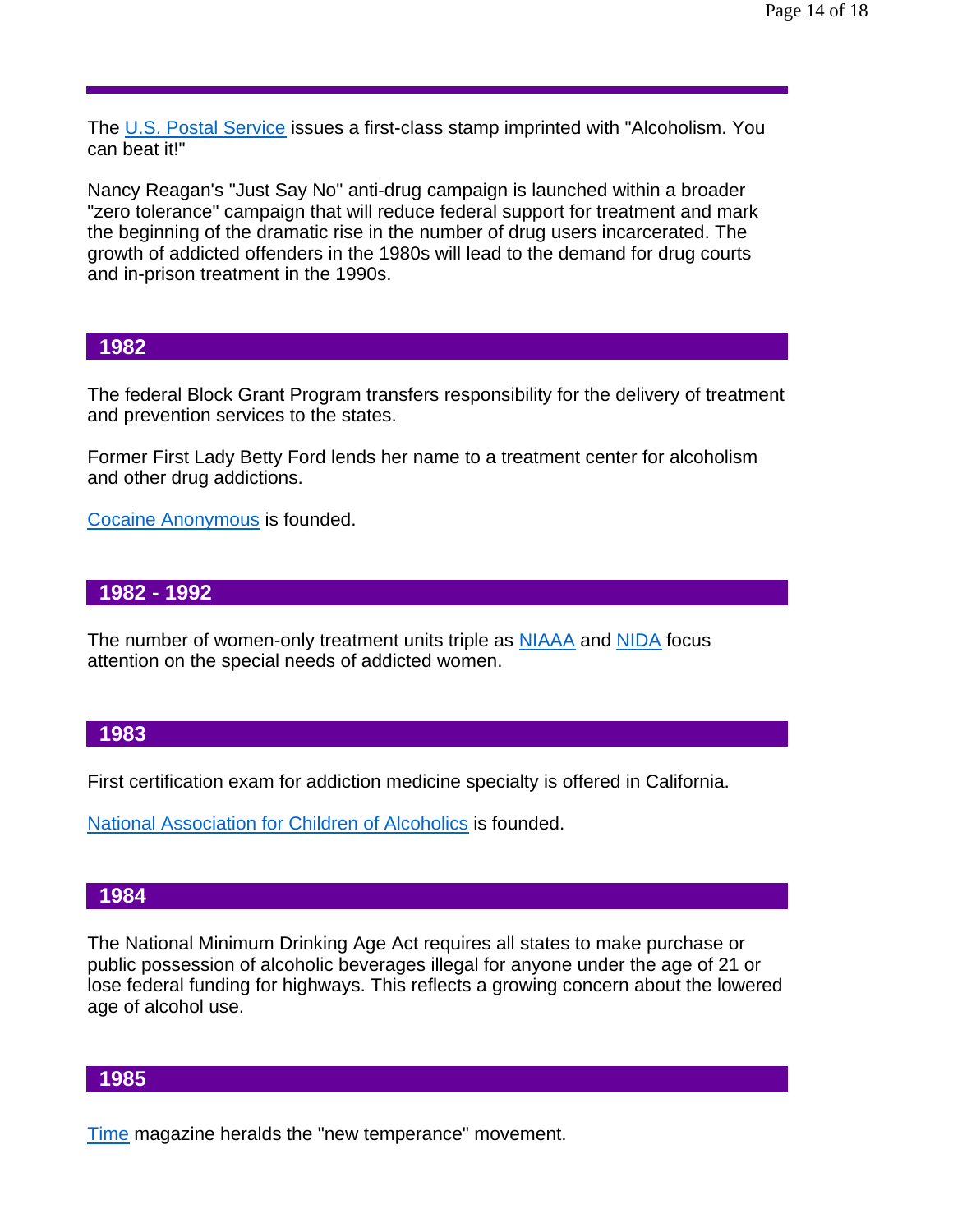First appearance of crack cocaine focuses enormous public attention on the illegal drug problem. Concerns about cocaine-exposed infants lead to expansion of treatment resources for women and specialized programs to treat women involved in the child protection system.

American Academy of Psychiatrists in Alcoholism and Addictions is founded.

### **1985 - 1986**

The founding of Secular Organization for Sobriety and Rational Recovery mark the growing pluralism within the American culture of recovery.

### **1985 - 1990**

Addiction treatment becomes increasingly concerned about "special populations" and launches specialized treatment tracks for women, adolescents, the elderly, gays and lesbians, and the "dually diagnosed." As the challenges of treating new patterns of cocaine addiction grow, relapse tracks also become a common treatment innovation.

### **1986**

Anti-Drug Abuse Act authorizes \$4 billion to fight drugs, primarily through law enforcement.

President Reagan issues executive order mandating federal Drug-Free Workplace program. This will mark a shift in focus from the linkage of drug-impaired workers to treatment/recovery resources to the referral of drug-using employees to such resources.

### **1987**

President Reagan formally announces a renewed "War on Drugs"; the shift away from treatment toward punishment and incarceration intensifies.

American Medical Association calls all drug dependencies diseases whose treatment is a legitimate part of medical practice.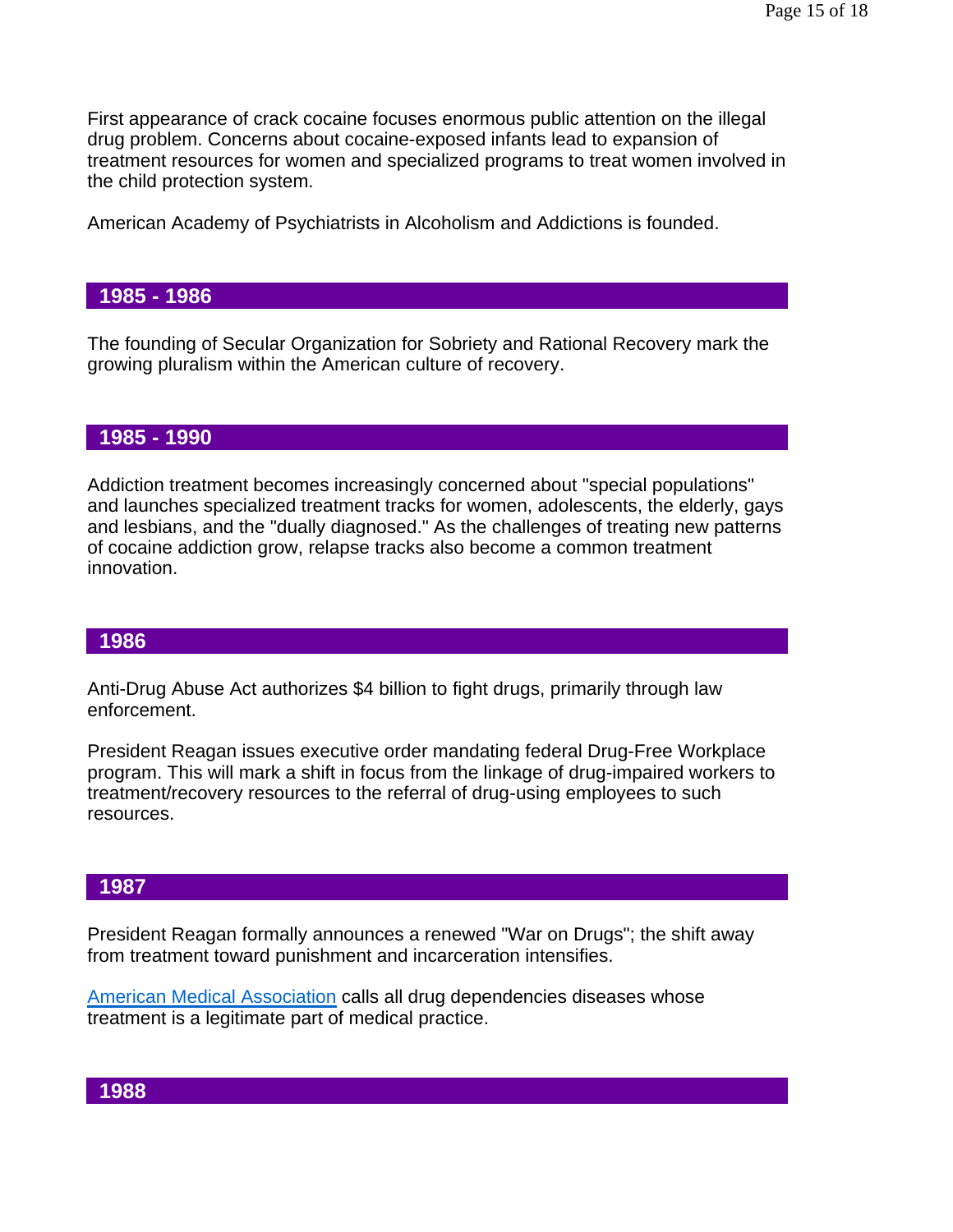The U.S. Supreme Court declines to overturn Veteran's Administration regulation - later changed by an act of Congress -- that classifies alcoholism as "willful misconduct."

American Society of Addiction Medicine awarded seat in the American Medical Association's house of delegates.

## **1989**

The publication of Stanton Peele's *Diseasing of America: Addiction Treatment Out of Control* marks the full emergence of a movement whose primary mission is opposition to Twelve Step programs and Twelve Step-oriented addiction treatment.

The first specialized "drug court" is started by Miami Judge Stanley Goldstein. It will spur a national movement to link addicted, non-violent offenders to treatment as an alternative to incarceration.

### **1989 - 1994**

Following an erosion of alcoholism treatment reimbursement benefits by insurance carriers, an aggressive system of managed care all but eliminates the 28-day inpatient treatment program in hospitals and private, free-standing centers. The downsizing and closure of hospital-based treatment units sparks a trend toward the integration of many psychiatric and addiction treatment units and a renewed community trend of incorporating addiction treatment services under the umbrella of mental health or "behavioral health" services. Most inpatient treatment programs shift their emphasis toward outpatient and intensive outpatient services. The loss of residential services adds fuel to a growing recovery home movement.

#### **1990s**

The explosive growth of the internet leads to a proliferation of on-line recovery support groups and services, creating a virtual recovering community without geographical boundaries.

#### **1990**

Senator Harold Hughes founds the Society of Americans for Recovery (SOAR).

NCA changes its name to National Council on Alcoholism and Drug Dependence - marking a significant milestone in the integration of the alcoholism and drug abuse fields.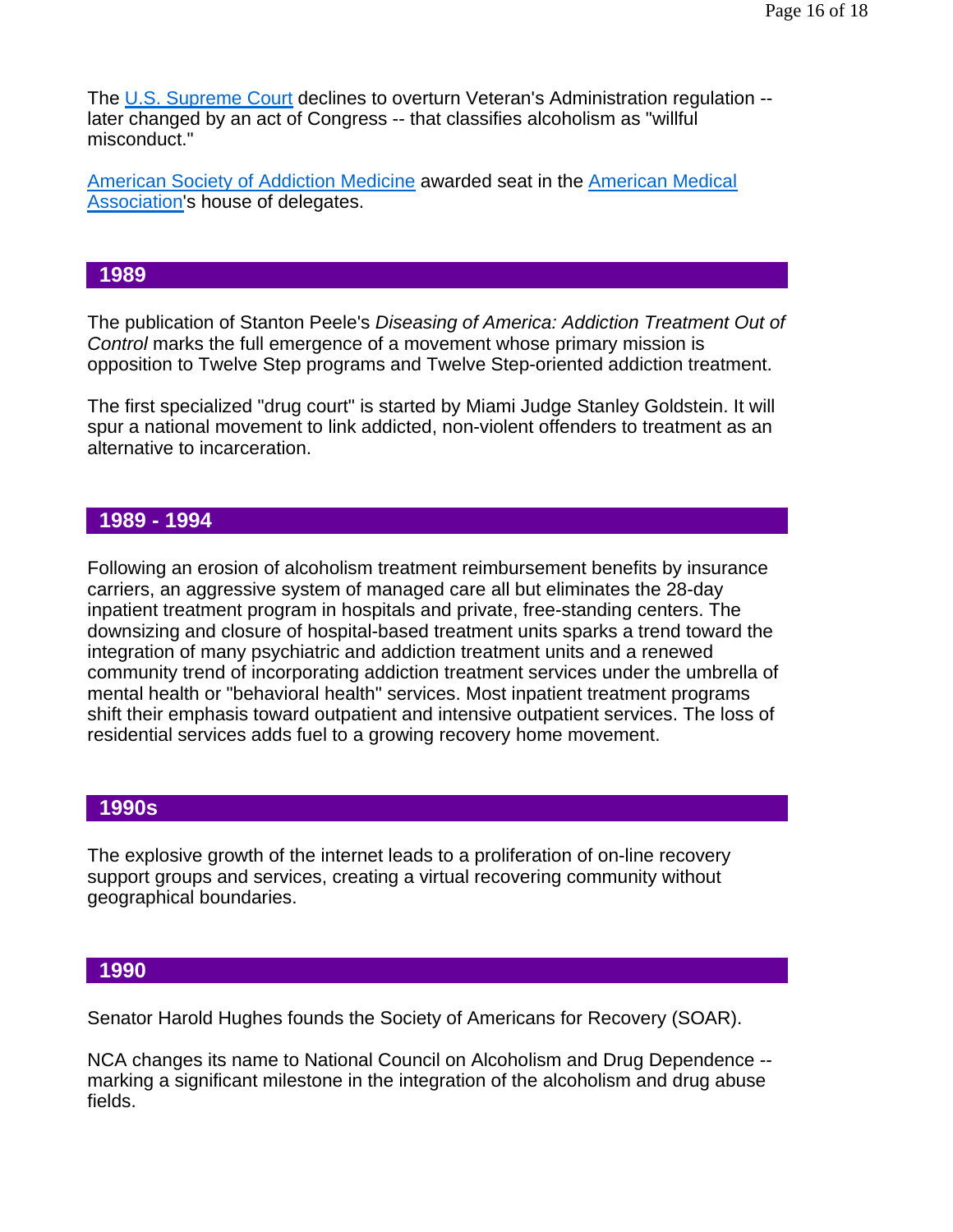The American Society of Addiction Medicine publishes its *ASAM Patient Placement Criteria for the Treatment of Psychoactive Substance Use Disorders*. The ASAM criteria shift treatment toward a "levels of care" system rather than a single modality indiscriminately applied to all those entering treatment.

# **1992 - 1997**

A resurgence in youthful polydrug experimentation spurs interest in the development of effective adolescent treatment approaches.

#### **1992**

The Center for Substance Abuse Treatment created to expand the availability and quality of addiction treatment.

The Americans With Disabilities Acts extends job protection (except in safetysensitive positions) to alcoholics and recovering drug addicts in the private sector.

#### **1993**

President Clinton includes a treatment benefit for alcoholism and other drug addictions in his national health care reform proposal.

### **1995**

U.S. Supreme Court upholds right of public schools to test student athletes for drug use.

U.S. Food and Drug Administration approves prescription use of naltrexone in treatment for alcoholism. Naltrexone marks the emergence of a new generation of pharmacological adjuncts in the treatment of alcoholism and other addictions.

#### **1998**

The Center for Substance Abuse Treatment begins funding local/regional Recovery Community Support Projects whose primary purposes are recovery advocacy.